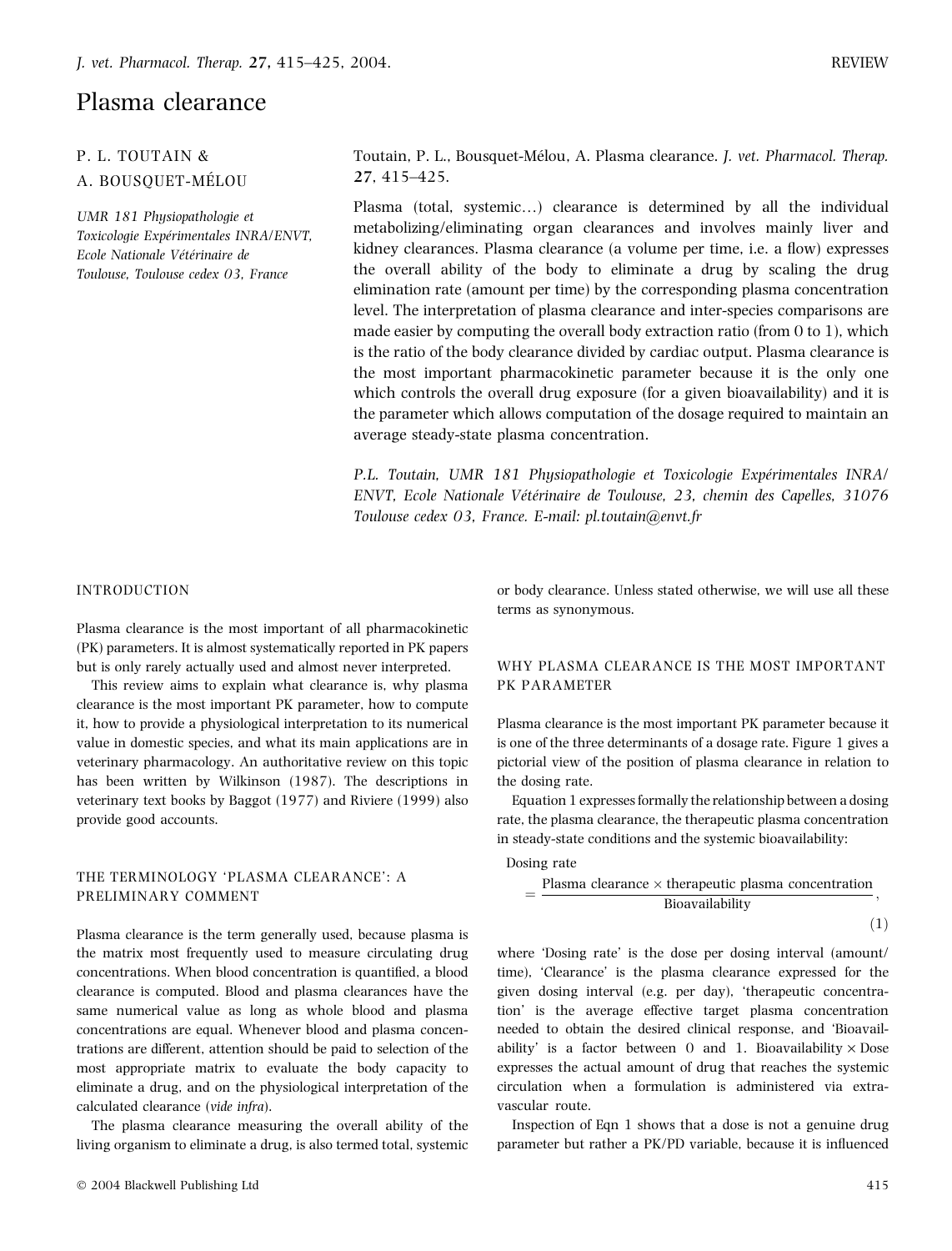

Fig. 1. A fundamental relationship in steady-state conditions. Under steady-state conditions (for a multiple dosage regimen), the drug rate in should be equal to the drug rate out. This guarantees maintenance of a constant plasma (blood) drug concentration which in turn guarantees maintenance of the expected (steady-state) effect. Drug is considered by the animal as a foreign compound and is removed by the animal's eliminatory processes with variable efficiency. Clearance is the parameter which expresses the ability of the animal to eliminate a drug. Thus, the dosage regimen (which is under the clinician's control) should be proportional to clearance.

by a PK parameter (plasma clearance), a PK variable (bioavailability for a particular route of administration and a given formulation), and a pharmacodynamic (PD) parameter (target therapeutic concentration) which reflects the in vivo drug potency (for more explanation see Toutain, 2002).

## WHAT IS PLASMA CLEARANCE?

Plasma clearance is often defined as the plasma volume which is totally cleared of drug per unit of time. Unfortunately, this is not a formal definition of plasma clearance, but rather an operational statement that expresses what is being observed regardless of how it may be interpreted. To be clearly understood, plasma clearance, like any clearance (in vitro, in vivo, total, for a given organ…) should be formally defined as the ratio of two terms: a rate of drug elimination and the corresponding reference concentration (i.e. the driving concentration which 'supplies' the eliminatory processes) (Fig. 2). Therefore, any clearance is given by the following general relationship:

$$
Clearance = \frac{Rate \space of \space drug \space elimination}{Diving \space concentration}
$$
 (2)

and in a more compact form:

$$
Clearance = (dx/dt)/C(t), \qquad (3)
$$

where dx/dt (amount per time) is the rate of drug elimination at a given time  $t$  and  $C(t)$ , the corresponding driving concentration. For plasma clearance, the rate of drug elimination is the total rate of drug body elimination, whilst the driving concentration is the plasma concentration. Therefore, plasma clearance is defined by the following equation:

Plasma clearance = 
$$
\frac{\text{Total (body) rate of drug elimination}}{\text{Plasma concentration}}.
$$
 (4)



Fig. 2. Clearance: introduction of the concept using a single in vitro system. Assume an in vitro system in which there is an eliminatory mechanism [here cells suspended in a bathing drug (dot) solution]. Drug concentration in the solution is the driving concentration which supplies an unlimited amount of drug to cells. Here the drug concentration is considered as a constant because the amount of drug eliminated per unit of time  $\left(\frac{dx}{dt}\right)$ , i.e. uptake by the cells is negligible in relation to the total drug amount in the beaker. The definition of clearance for this in vitro system is:

$$
\text{Clearance of the system} = \frac{\text{d}x/\text{d}t}{\text{driving concentration}} = \frac{\text{mass/time}}{\text{mass/volume}}
$$
\n
$$
= \frac{\text{volume}}{\text{time}} = \text{flow}.
$$

As there is a nonlimitation of the drug supply to the clearing organs, this clearance is termed 'intrinsic clearance' of the system (Clint). Clint is a measure of cellular drug removal, and is related to the Michaelis–Menten kinetic parameter according to the equation: Clint= $V_{\text{max}}/(K_M+C)$ , where  $V_{\text{max}}$  is the maximal capacity of the system to eliminate the drug and  $K_{\text{M}}$ , the concentration corresponding to  $V_{\text{max}}/2$ . For the majority of drugs,  $K_M$ (a concentration which is a measure of drug affinity for the clearing system (e.g. enzymes)), is much higher than C, and Clint ( $V_{\text{max}}/K_M$ ) is a constant (parameter). The dimensional analysis of the expression of clearance indicates that Clint is numerically equal to the (virtual) volume of the system that is totally cleared of drug by unit of time i.e. a flow.

The rationale for scaling (or normalizing) the total rate of drug body elimination by the corresponding plasma concentration is to express the ability of the body to eliminate a drug by a genuine parameter (a constant), rather than by an excretion rate which is a concentration-dependent variable for a drug following a first-order elimination process. If drug clearance does not obey a first-order elimination process, clearance is no longer a parameter but instead becomes a concentration-dependent variable.

Rearrangement of Eqn 4 allows computation of the amount of drug eliminated for a given snapshot plasma concentration:

Rate of drug eliminated at time t

 $=$  Plasma clearance  $\times$  plasma concentration at time t.

 $(5)$ 

Thus, plasma clearance corresponds to the proportionality constant linked to the rate of drug elimination and a given plasma concentration. The numerical value of body clearance depends on the measured matrix concentration [blood, total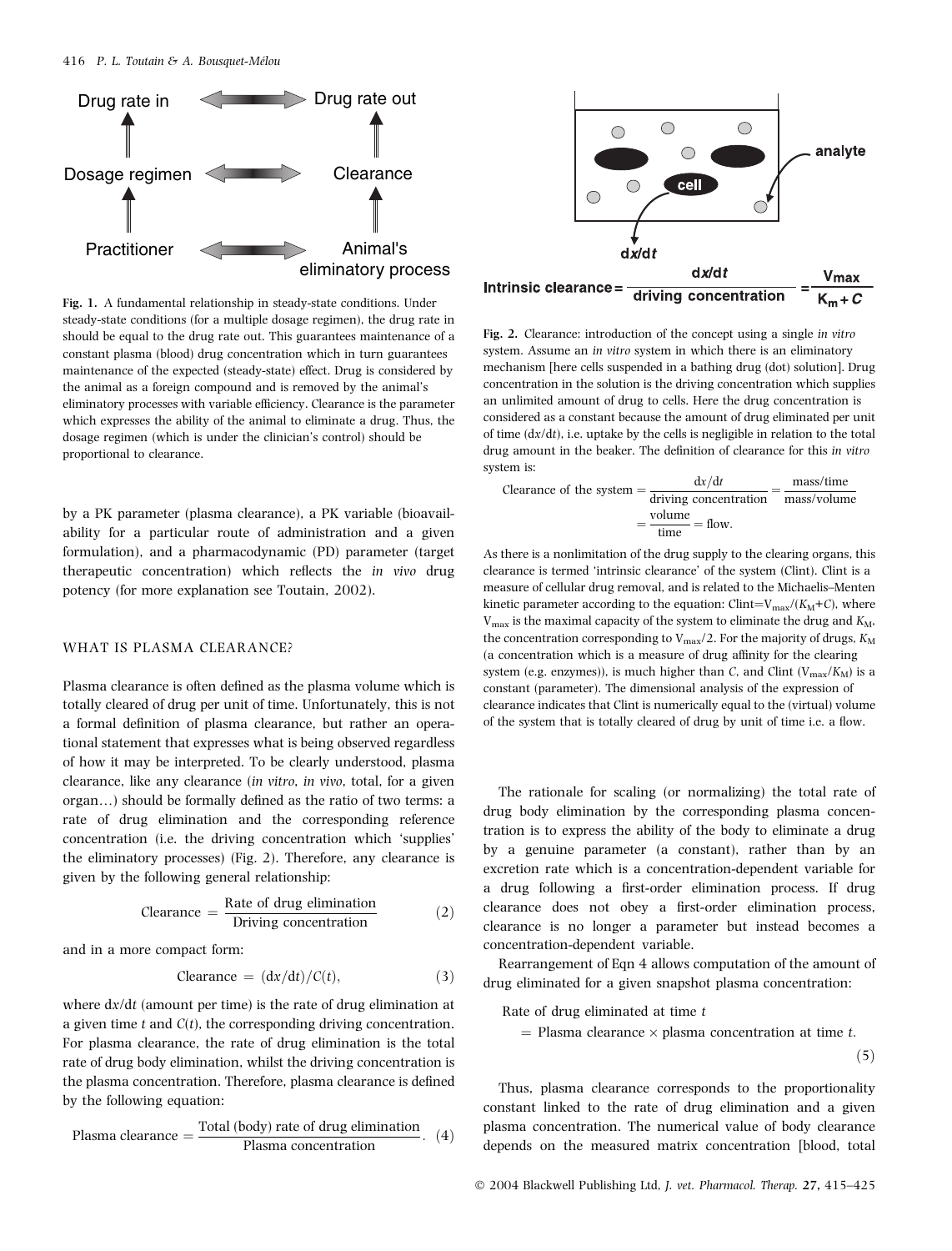plasma or unbound (free) plasma concentration], and the following relationship holds:

Rate of drug elimination =  $Cl_{\text{blood}} \times C_{\text{blood}} = Cl_{\text{plasma}} \times C_{\text{plasma}}$  $= Cl_{\text{free}} \times C_{\text{free}}$  $(6)$ 

where Cl<sub>blood</sub>, Cl<sub>plasma</sub> and Cl<sub>free</sub> are the clearances corresponding to the total concentration in blood, total concentration in plasma, and free concentration in plasma. Free plasma clearance can be the relevant parameter to estimate when the binding of the drug to circulating proteins is nonlinear, the total plasma clearance being a concentration-dependent variable, whereas the unbound plasma clearance is a parameter. This is the case for inhibitors of the angiotensin-converting enzyme such as enalaprilat and benazeprilat (Toutain et al., 2000). Blood clearance can be the relevant parameter to estimate for the best physiological interpretation when blood and plasma concentrations are different (vide infra).

#### HOW TO EVALUATE PLASMA CLEARANCE

The most frequent technique for estimating plasma (total) clearance  $(Cl<sub>tot</sub>)$  consists of administering a single dose of the drug by the intravenous (i.v.) route and measuring sequentially plasma concentration until drug concentration in plasma is less than the limit of quantification. Then, the total clearance is derived from:

$$
Cl_{\text{tot}} = \text{Dose}/AUC,\tag{7}
$$

where 'Dose' is the administered dose and AUC, the area under the plasma concentration vs. time curve. AUC may be directly evaluated using a trapezoidal rule with or without extrapolation to infinity, or alternatively, by integrating the multiexponential function describing the drug disposition (Fig. 3). Whatever the method used, attention must be paid to the units of AUC which are often wrongly reported. For plasma concentrations measured in  $\mu$ g/mL and for time measured in hours, AUC unit is  $\mu$ g·h·mL<sup>-1</sup> (or  $\mu$ g·h/mL) not  $\mu$ g/h/mL!

Equation 7 is easily deduced from the definition of the clearance (Eqn 3). After rearrangement of Eqn 3, the following relationship holds:

$$
dx = Cl \times C(t) \times dt. \tag{8}
$$

Integrating both sides in relation to time from  $t = 0$  to infinity, we obtain:

$$
\int_0^\infty dx = \int_0^\infty Cl \times C(t) \times dt.
$$
 (9)

When clearance is a parameter, then:

$$
\int_0^\infty dx = Cl \int_0^\infty C(t) \times dt \tag{10}
$$



Fig. 3. Estimation of plasma clearance: bolus vs. infusion study. Plasma clearance can be evaluated using different modalities of the i.v. administration namely, a bolus, short infusion, or infusion to reach steady-state conditions. This figure shows these approaches for a total administered dose of 100 mg/kg. (a) Parameters of a bi-compartmental model used to simulate data. (b) The i.v. bolus is the most convenient modality of administration. Clearance can easily be obtained either by the noncompartmental approach (Dose/AUC<sub>0–∞</sub>) or after modelling (Cl = K<sub>10</sub> × V<sub>c</sub>). (c) If for safety reasons an instantaneous bolus administration is dangerous, an alternative is a relatively short infusion (e.g.: 3 h allowing a reduction in the maximum plasma concentration (57.4 vs. 230 mg/L for the short infusion and the bolus administration respectively). Here also, the clearance can be obtained either by modelling or by a noncompartmental approach. (d) The last strategy consists of achieving a steady-state condition with a 48-h infusion (here infusion of 10 times the terminal half-life, which is of 4.62 h). Using a snapshot plasma concentration during the steady-state, clearance (0.333 L/kg/h) can be obtained with dose/infusion time = 2.08 mg/h/kg divided by  $C_{ss}$  (6.25 mg/L).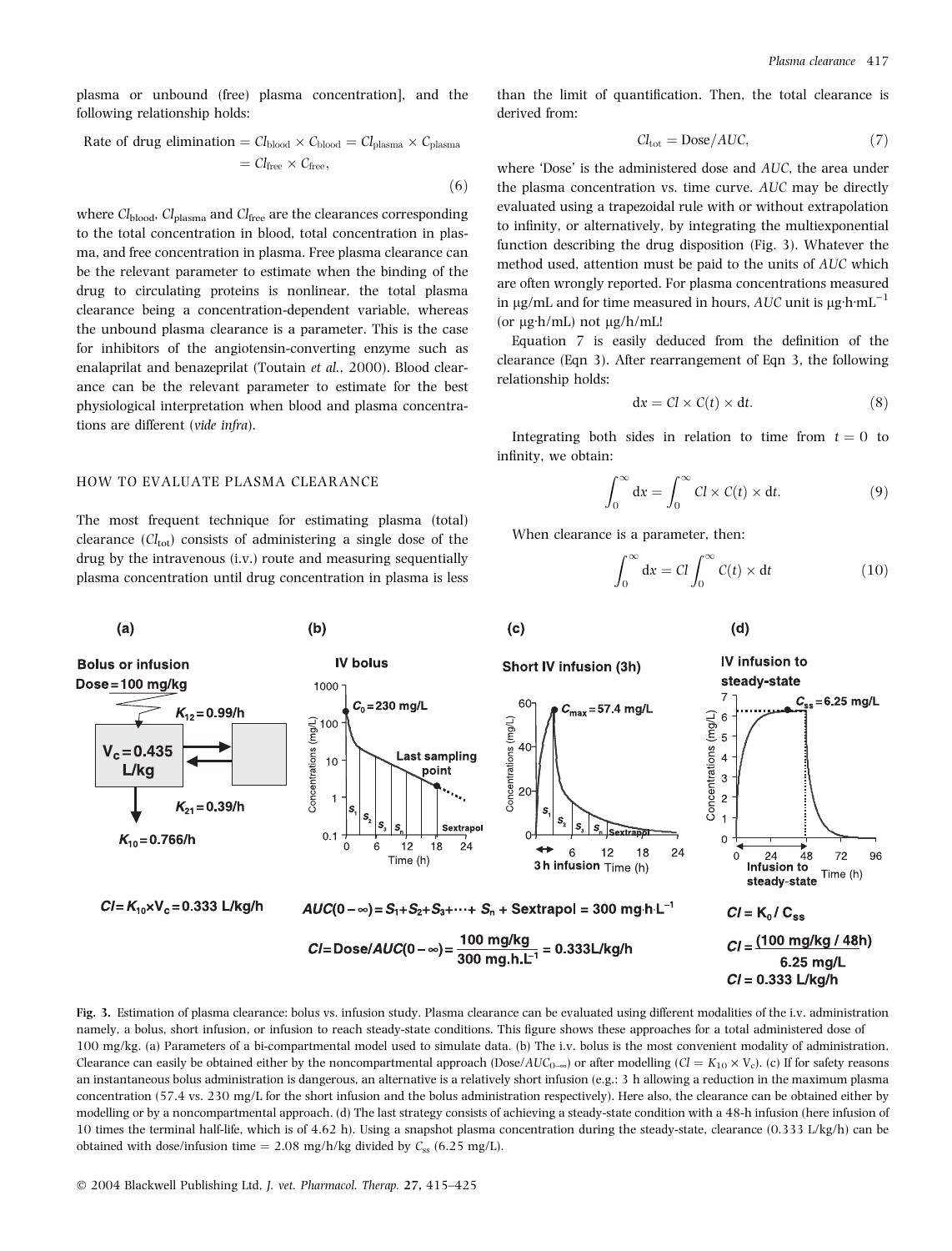and therefore

$$
Cl = \frac{\int_0^\infty dx}{\int_0^\infty C(t) \times dt}
$$
\n(11)

because the term  $\int_0^\infty dx$  is equal to the total amount of drug ultimately eliminated, i.e. to the administered dose after i.v. and  $\int_0^\infty C(t) \times dt$  is the total AUC, therefore, Eqn 11 is equal to Eqn 7.

An alternative to Eqn 7 is to measure plasma clearance in steady-state conditions after an intravenous infusion:

$$
Cl_{\text{tot}} = K_0 / C_{\text{ss}},\tag{12}
$$

where  $K_0$  is the infusion rate and  $C_{ss}$ , the plasma concentration at equilibrium (Fig. 3). Equation 12 is a direct application of Eqn 3,  $K_0$ , at equilibrium, being by definition, equal to the overall excretion rate. An advantage of intravenous infusion is avoidance of possible side-effects from high plasma concentrations obtained after a single i.v. bolus administration. In addition, plasma clearance at equilibrium can be theoretically obtained using a single snapshot plasma concentration. The limit of the steady-state approach is to ascertain achievement of equilibrium, which can be difficult for drugs having a long terminal half-life.

Regardless of the approach selected, the total dose considered in Eqn 7, or the infusion rate in Eqn 12 should give the amount of drug which actually gains access to the systemic (arterial) circulation. If a fraction of the i.v. dose is destroyed by a first-pass pulmonary effect before reaching the arterial circulation (vide infra), or if the administered agent is a pro-drug (e.g. an ester for corticosteroids) that requires metabolic transformation (e.g. hydrolysis), estimation of total clearance by Eqn 7 or 12 can be very misleading. Figure 4 illustrates the example of methylprednisolone, for which clearance has been calculated by injection of either methylprednisolone itself or methylprednisolone sodium succinate.



Fig. 4. Plasma clearance of methylprednisolone in the dog. Methylprednisolone (MP) is a nonhydrosoluble steroid which was administered by the i.v. route using a hydrosoluble salt of a succinate ester (methylprednisolone sodium succinate, MPS). After an i.v. administration of MPS, its concentration decreases rapidly giving the active moiety, i.e. MP. Using the MP plasma concentration profile to estimate the MP clearance would lead to gross overestimation of the true MP clearance, because only 44% of the MPS is transformed into MP. The true clearance of MP was obtained by administered MP itself by i.v. route (Toutain et al., 1986).

## HOW TO EVALUATE PLASMA CLEARANCE WHEN IT IS NOT POSSIBLE TO ADMINISTER THE DRUG BY THE I.V. ROUTE

In some circumstances, the drug cannot be administered by the i.v. route but the estimation of a plasma (total) clearance  $(Cl<sub>tot</sub>)$ may still be possible if the drug is totally eliminated by a route which is experimentally measurable (e.g. urine, faeces…). Indeed, in most instances, total plasma clearance is the sum of organ clearances, typically:

$$
Cl_{\text{tot}} = Cl_{\text{real}} + Cl_{\text{liver}} + Cl_{\text{other}},\tag{13}
$$

where  $Cl_{\text{real}}$  is the renal clearance,  $Cl_{\text{liver}}$  is the hepatic clearance and Cl<sub>other</sub> represents collectively all other clearance mechanisms.

Equation 13 expresses that clearances by the liver and the kidneys are additive. Generally,  $Cl<sub>other</sub>$  is negligible and the plasma clearance is often the sum of renal and hepatic clearance. If Cl<sub>liver</sub> is nil, Eqn 13 reduces to:

$$
Cl_{\text{tot}} = Cl_{\text{real}}.\tag{14}
$$

In this situation, the plasma clearance can be measured by injecting the drug by any route of administration (actual bioavailability is not an issue), and providing that the total amount of drug eliminated in urine is actually known (not the administered dose), the following relationship holds (Eqn 15):

$$
Cl_{\text{tot}} = Cl_{\text{real}} = \frac{\text{Total amount of drug eliminated in urine}}{AUC},
$$
\n(15)

where AUC is as defined for Eqn 7. The difference between Eqn 7 (Dose/AUC) and Eqn 15 is that the former uses the nominal administered dose, whereas the latter uses a measured eliminated drug amount. Both equations can be used to measure a renal clearance, Eqn 7 being valid only if the drug is given intravenously and is (almost) totally eliminated by the kidney. A clinical application is the measurement of the glomerular filtration rate using as probes, compounds such as iohexol, creatinine or inulin….

In the same circumstance (i.e. when an excretion rate is directly and sequentially measurable), clearance can be evaluated by dividing the average excretion rate  $(\Delta x/\Delta t)$  by the plasma drug concentration at the time corresponding to the midpoint of the excreta collection period. Indeed, Eqn 3 indicates that clearance is the slope of the regression line linking the drug excretion rate to the plasma concentration. The advantage of this method is that it takes account of possible nonlinearity (Fig. 5).

## THE PHYSIOLOGICAL INTERPRETATION OF PLASMA (BLOOD) CLEARANCE

Is a given computed plasma clearance a high, medium or low body clearance? This very relevant question is seldom addressed in veterinary papers because the answer is not straightforward. For instance, a plasma clearance of 20 mL/kg/min should be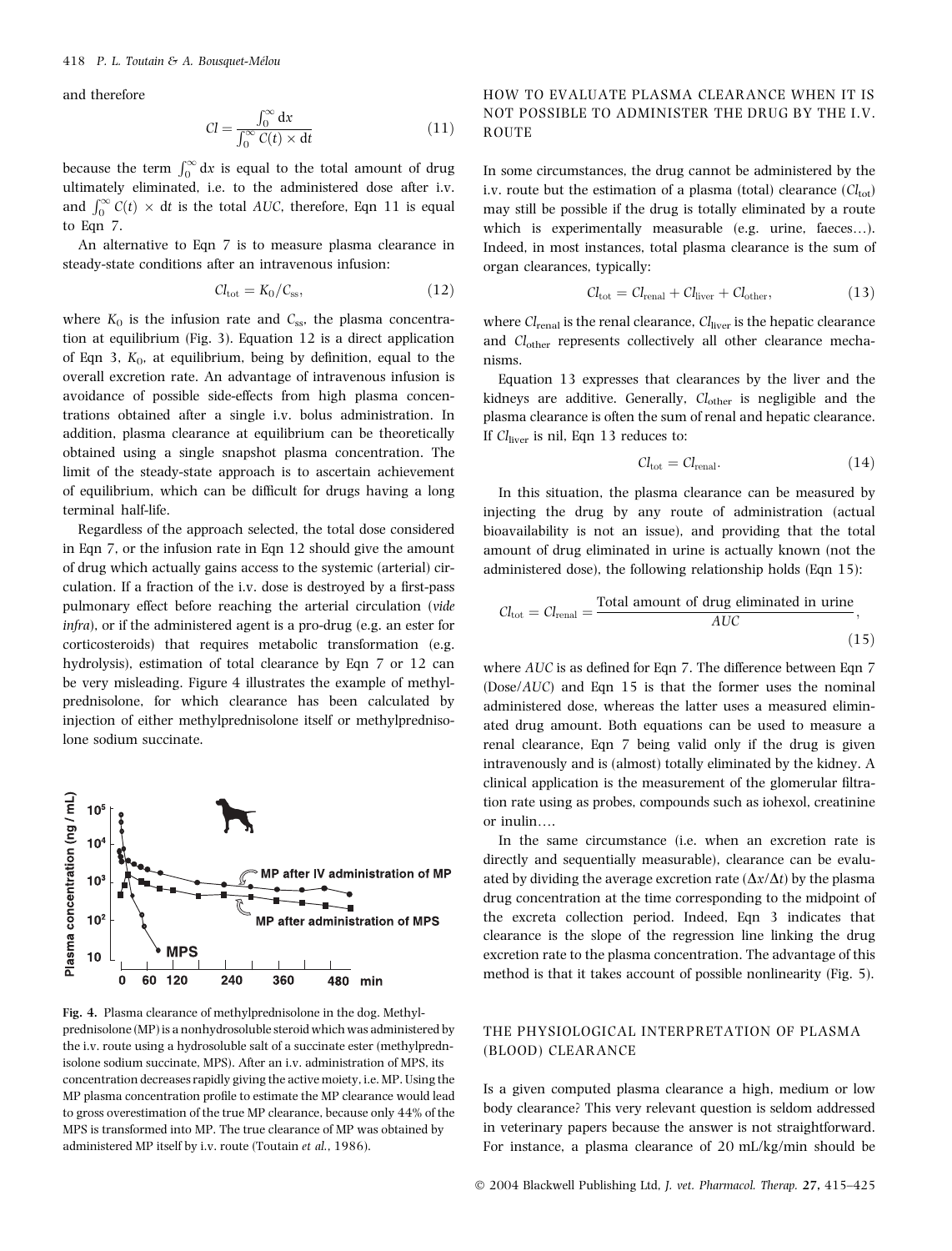

Fig. 5. Estimation of a clearance from experimental measurement of the excretion rate. Clearance can be computed from the ratio of the excretion rate (urinary, faecal, milk…) to the drug concentration in plasma (see Eqn 3). In practice, clearance is estimated by plotting excretion rate vs. drug concentration in plasma at the times corresponding to the mid-points of the matrix (urine, milk, faeces…) collection periods. The slope of the excretion rate vs. plasma concentration plot is equal to the clearance. If the drug is totally eliminated by the investigated matrix, the computed clearance is numerically equal to the plasma clearance. An advantage of this method is that it recognizes possible nonlinearity (e.g. for high plasma concentrations for a saturable elimination process).



Fig. 6. Minimal model for an in vivo clearance. The grey box represents an organ or a system (several organs) capable of eliminating a drug. The organ is perfused with a blood flow  $(Q)$ . The input drug concentration is  $C_{\mathrm{in}}$  . This is the driving blood concentration. The output concentration is Cout. If some drug has been eliminated during passage through the system, then  $C_{\text{out}} < C_{\text{in}}$ . The total amount of drug which is eliminated per unit of time can be obtained by mass balance consideration. It is given by the difference between the rate of drug presentation by arterial blood  $(\dot{Q} \times C_{\text{in}})$  and the rate of the drug leaving the organ in the (venous) blood,  $(Q \times C_{\text{out}})$  i.e.  $Q(C_{\text{in}} - C_{\text{out}})$ , which is the rate of drug extraction. Applying to this simple system the general definition of clearance (see Eqn 2 in the text), allows expression of the clearance of the system as: e)

$$
Cl = \frac{\dot{Q}(C_{\text{in}} - C_{\text{out}})}{C_{\text{in}}}
$$

:

The ratio  $(C_{in}-C_{out})/C_{in}$  is termed the extraction ratio (E), therefore, any in vivo clearance can be expressed as the product of a blood flow  $(O)$  and an extraction ratio  $(E)$ , a figure without dimension and with a numerical value between 0 and 1; hence a clearance is numerically equal to the volume of the entering blood from which drug appears to be totally extracted.

2004 Blackwell Publishing Ltd, J. vet. Pharmacol. Therap. 27, 415–425

considered as high in cattle and horses, but rather low in rodents.

The physiological interpretation of plasma clearance needs to have recourse to a model of body clearance. In Fig. 6 the general model of an in vivo clearance is explained, and Eqn 16 shows that in vivo clearance is the product of a blood flow  $(Q)$  and an extraction ratio (E):

$$
Cl = \dot{Q} \times E,\tag{16}
$$

where  $E$  is a numerical value between  $0$  and  $1$  that can be regarded as the percentage (from 0 to 100%) of the drug which is cleared during a single passage through the clearing organ. Equation 16 corresponds to the minimal physiological model of a clearance and it is not to be confused with Eqn 3 (the definition), and Eqn 7 (the equation for its estimation).

Considering the body as the whole system clearing the drug, Eqn 16 can be used to model the body clearance with cardiac output. Hence,

$$
Cl_{\text{body}} = \text{Cardiac output} \times E_{\text{body}}.\tag{17}
$$

Figure 7 gives supplementary information on derivation and assumption for Eqn 17. Inspection of Eqn 17 shows that body clearance is a hybrid parameter involving cardiac output (which



Fig. 7. A minimal physiological model for total body clearance. The entire body is considered as the drug reservoir. In mammals, kidney and liver are generally the two main organs for drug metabolism and excretion. Kidney and liver are the two parallel components of the clearing system. As a whole, the clearing organs are perfused by a blood flow equal to cardiac output  $(Q)$ . The model assumes that no drug is eliminated by lung (not represented) and that blood concentration is equal to plasma concentration. Under these conditions Eqn 13 applies  $(Cl_{\text{tot}} = Cl_{\text{renal}} + Cl_{\text{hepatic}} + Cl_{\text{others}})$ . By applying Eqn 4 to the system, with  $C_{\text{in}}$  being the arterial blood concentration (driving concentration) and  $C_{\text{out}}$  (the venous blood concentration), it can easily be demonstrated that  $Cl_{\text{tot}} = \dot{Q} \times E_{\text{body}}$  with  $E_{\text{body}}$ , being the overall body extraction ratio.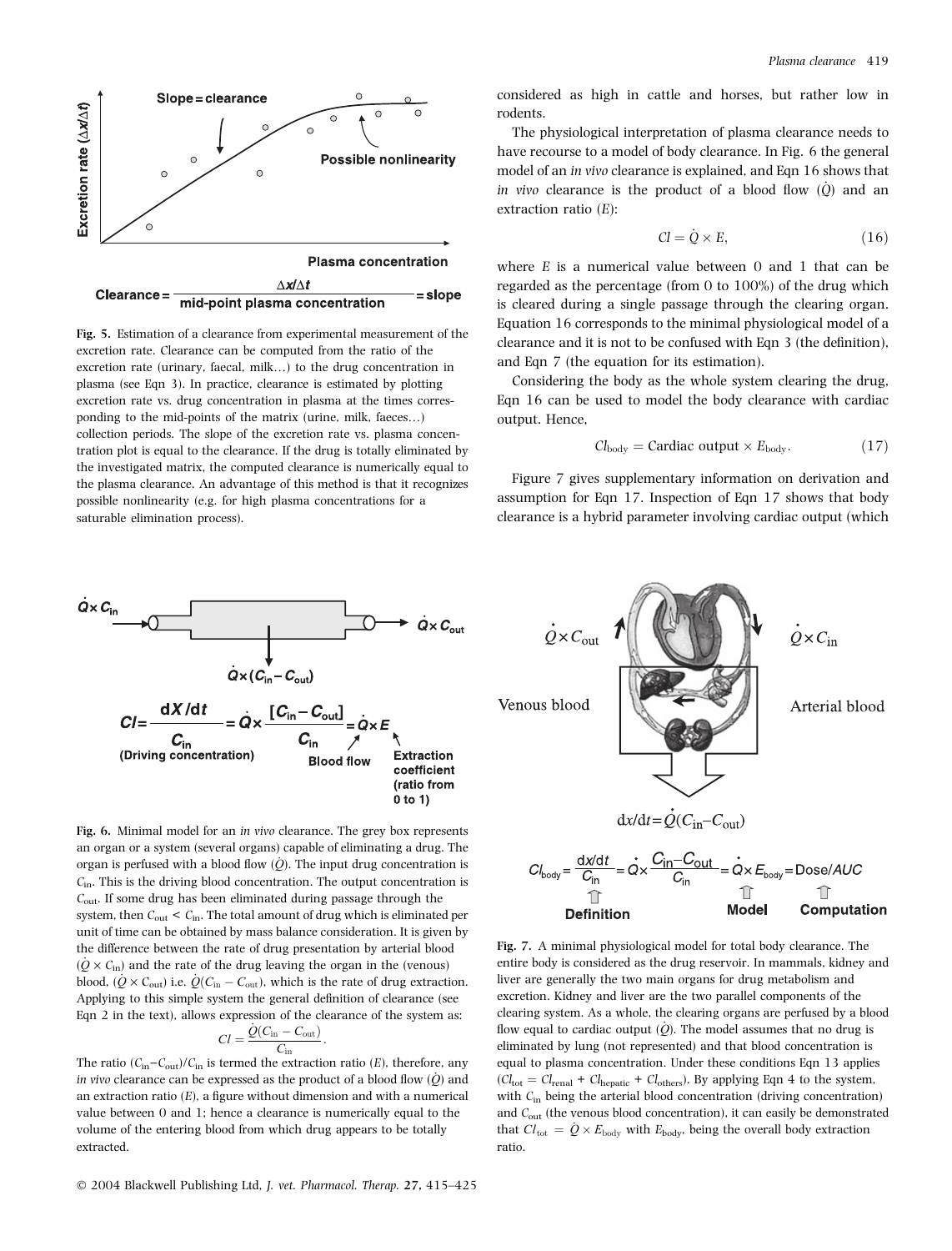Cardiac output (mL/kg/min) = 180 BW<sup>-0.19</sup> with BW in kg



 $Cl_{\text{max}}$  for a drug eliminated by a first-pass effect by both the liver and kidney ( $E_h = E_R = 1$ ) 40 37.5 27.5 (mL/kg/min) 122 73 58 43

Fig. 8. Maximal blood clearance in different domestic species. According to the minimal model of blood clearance, (i.e.  $Cl =$  cardiac output  $\times$  extraction ratio) the maximal possible blood clearance is equal to the cardiac output when the overall extraction ratio is equal to 1. If a higher clearance is computed, attention should be paid to possible errors or misconceptions (e.g. blood concentrations much higher than plasma concentrations). If the hepatic  $(E_h)$  and renal  $(E_R)$  extraction ratios are equal to 1 (i.e. if there is a first-pass effect for both liver and kidney), the body clearance should be equal to about half the cardiac output because blood flows for liver and kidney are approximately equal to 50% of the cardiac output.

is a specific species property) and  $E$ , the overall body extraction ratio being directly related to the properties of the drug under investigation. Thus, the interpretation of body clearance consists of computation and interpretation of  $E_{\text{body}}$ , which can be regarded as the percentage of drug being cleared by the entire body during a single passage through the different clearing organs contributing to the body clearance:

$$
E_{\text{body}} = \frac{\text{Body clearance}}{\text{Cardiac output}}.\tag{18}
$$

Cardiac outputs are known for different species or can easily be computed using the following allometric relationship:

Cardiac output (mL/kg/min) = 
$$
180 \times
$$
 Body weight (kg)<sup>-0.19</sup>.  
(19)

It should be noted that as cardiac output is a blood flow and not a plasma flow, the interpretation of body clearance using Eqn 19 assumes that plasma clearance and blood clearance are equal (or at least not too different), i.e. the blood and plasma concentrations are equal or similar (vide infra).

The clearance model described by Eqn 17 also indicates that body clearance cannot be higher than the cardiac output (Fig. 8). For a drug exhibiting an extraction ratio equal to 1 (i.e. a total first-pass effect) for both liver and kidney, the expected  $E_{\text{body}}$  is equal to about 0.5 due to the fact that the sum of liver and kidney blood flows represents about half of the cardiac output.

If after i.v. administration (e.g. into the jugular vein), body clearance is higher or of the same order of magnitude than the cardiac output (55 mL/kg/min in horse) as reported for acepromazine (46 mL/kg/min) (Marroum et al., 1994) or



| Plasma<br><b>clearance</b><br>mL/kg/min) | Penicillin | Gentamicin                               | Oxytetracycline  | Tylosin |  |
|------------------------------------------|------------|------------------------------------------|------------------|---------|--|
|                                          | 3.5        | 3.1                                      | 4.0              | 22      |  |
| Cardiac output<br>(mL/kg/min)            |            | $180 \times$ poids (kg) <sup>-0.19</sup> | $=100$ mL/kg/min |         |  |
| <b>Overall extraction</b><br>atio (%)    | 3.5        | 3.1                                      | 4.0              | 22      |  |
| <b>Half-life (min)</b>                   | 30         | 75                                       | 360              | 54      |  |

Fig. 9. Interpretation of plasma clearance for four antibiotics in the dog. Typical values of plasma clearance and body overall extraction ratio for four antibiotics in the dog are reported. Penicillin, gentamicin and oxytetracycline while having the same plasma clearance also have the same overall extraction ratio (about 3–4%). In contrast, tylosin has an extraction ratio fivefold higher, indicating that the ability of the body to eliminate tylosin in the dog is fivefold higher than for the three other antibiotics. For the same antibiotics, the plasma half-lives are reported and a totally different picture appears between these antibiotics, oxytetracycline having the longest terminal half-life despite a similar clearance to penicillin and gentamicin. This is due to the fact that terminal half-life is a hybrid parameter also influenced by the extent of drug distribution, which is much larger for oxytetracycline than for penicillin.

pentoxyfilline (51 mL/kg/min) (Crisman et al., 1993) in the horse, consideration should be given to a possible pulmonary first-pass effect. Indeed, if the lung is able to eliminate a drug with an extraction ratio higher than 0.5, the body clearance might be greater than the cardiac output because only 50% of the administered dose will be actually available to the systemic circulation (see Chiou, 1982 for further explanation). For  $PgF2\alpha$  in sheep, the lung extraction ratio is about 0.9, indicating that 90% of  $PgF2\alpha$  is eliminated after a single lung passage (Bonnin et al., 1999). Other possible explanations for a very high body clearance are a direct metabolism of the drug in blood.

Figure 9 shows how to interpret body clearance for four antibiotics in dogs. This figure draws attention to the fact that body clearance and terminal half-life do not convey the same information on drug elimination. Very different terminal halflives can be observed for drugs having the same body clearances, because terminal half-life is also influenced by drug distribution. Terminal half-life is said to be a hybrid parameter (influenced by both clearance and distribution), and it will be extensively discussed in our companion paper on terminal half-life. Thus, half-life is not an appropriate parameter to assess the intrinsic body capacity to eliminate a drug. For instance, in the horse it was shown for gentamicin in nephrotoxic conditions that terminal half-life was unchanged (192 min vs. 204 min) although plasma clearance was decreased by 40% (Riviere et al., 1983).

The next step in interpreting plasma clearance involves interpreting the body extraction ratio per se by having recourse to some breakpoint values for  $E_{\text{body}}$ . Figure 10 explains how to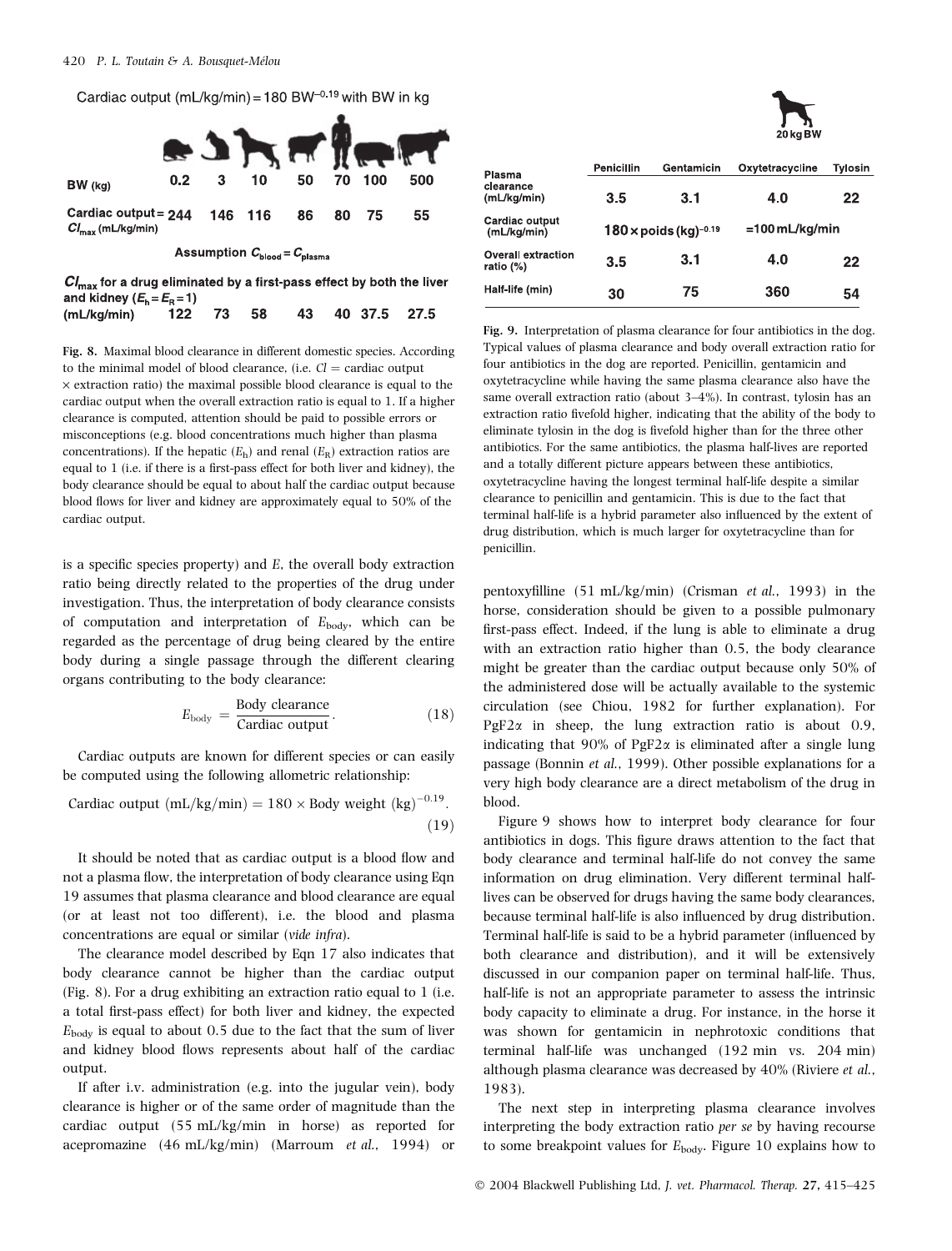

Fig. 10. Breakpoint values for high, medium and low overall body extraction ratio (E). A high, medium, or low overall body E can be calculated bearing in mind that plasma (body) clearance is given by the relation:  $Cl_{body} = Cl_{\text{renal}} + Cl_{\text{hepatic}} + Cl_{\text{other}}$ . The kidney and liver are the two most important contributors to drug elimination, with Cl<sub>other</sub> usually negligible. For liver and kidney, E can be considered high if  $E > 0.70$ , medium if  $E = 0.30$ , and rather low if  $E \le 0.10$  (see Rowland & Tozer, 1995 for explanation). Considering that kidney (20%) and liver (30%) blood flow represent about 50% of cardiac output, overall E should be considered high if above 0.35 (0.70  $\times$  0.50), medium if around 0.15  $(0.30 \times 0.50)$ , and low if around  $0.05$   $(0.10 \times 0.50)$ .

Table 1. Breakpoint values to classify drugs as having high, medium and low blood clearance (mL/kg/min) in different species (see Fig. 10 for further information)

|                                           |  |                      |     | Rat Cat Dog Sheep Man Pig Cattle/horse |
|-------------------------------------------|--|----------------------|-----|----------------------------------------|
| $BW$ $(kg)$                               |  | 0.2 3.0 20 50 70 100 |     | 500                                    |
| High $(E = 0.35)$ 85 51 41 30 28          |  |                      | 26  | 19                                     |
| Medium $(E = 0.15)$ 37 22 17.4 13 12 11.3 |  |                      |     | 8.25                                   |
| Low $(E = 0.05)$ 12.2 7.3 5.8 6.2 5.8     |  |                      | 5.4 | 3.6                                    |

E: extraction ratio between 0 and 1.

compute these breakpoints. Practically speaking, an  $E_{\text{body}}$  of 0.05 or lower is generally desirable to develop a drug for oral administration with a not too high dosage regimen (vide infra). Table 1 gives the breakpoint values for high, medium and low clearances in domestic species.

## APPLICATION OF PLASMA CLEARANCE FOR COMPUTATION OF A DOSE

There are many practical uses for plasma clearance, the most relevant application being computing a dose (therapeutic, toxic…) using Eqn 1. For this, the target (therapeutic, toxic…) average plasma concentration must be known (from the literature, from a PK/PD trial, extrapolated from an in vitro assay for example for antibiotics, etc.). For phenylbutazone in the horse, therapeutic concentration was directly estimated by PK/PD modelling (3.6  $\mu$ g/mL) (Toutain et al., 1994), and considering the plasma clearance (41.3 mL/kg/h), the daily dosage regimen by the i.v. route should be 3.6 mg/kg/day, which is consistent with the recommended dosage regimen. Usually, the plasma clearance is known but this is generally not the case for the plasma concentration of interest (therapeutic, toxic…); compilation of therapeutic and toxic plasma concentrations in man for several hundreds of drugs is given by Schulz and Schmoldt (1997).

For antibiotics, the drug potency is often assessed experimentally by measuring the in vitro minimum inhibitory concentration (MIC) for a given pathogen. In addition, surrogate indices to predict antibiotic efficacy have been proposed such as the area under the inhibitory curve (AUIC) for quinolones (Lees & Shojaee Aliabadi, 2002; Toutain et al., 2002).

Considering the MIC of a given pathogen (e.g.  $MIC<sub>50</sub>$  or  $MIC<sub>90</sub>$ ) and a breakpoint value for AUIC, the dose for a quinolone (or any antibiotic for which AUIC is the relevant surrogate index of efficacy) can be computed with the following relationship:

Dose (per day) = 
$$
\frac{AUIC \text{ (h)} \times MIC \text{ (µg/mL)} \times Cl \text{ (per hour)}}{fu \times F},
$$
\n(20)

where AUIC (or AUC/MIC) is the targeted endpoint in hours (e.g. 125 h) measured for 24 h, the MIC is for the targeted pathogen,  $Cl$  the plasma (total) clearance per hour (not per day),  $fu$  the free fraction of drug in plasma (from  $0$  to  $1$ ) and  $F$  the bioavailability factor (from 0 to 1). In Eqn 20, AUIC/24 h may be regarded as the desired multiplicative factor for the targeted MIC.

Equation 20 can be simplified by ignoring  $fu$  when the free fraction is dominant (e.g. for aminoglycosides) and also F for i.v. route  $(F = 1)$ . Conversely, for drugs extensively bound in plasma, fu should be taken into account (Hyatt et al., 1995). For further explanation concerning Eqn 20 and its units, see Bousquet-Melou et al. (2002), Toutain et al. (2002) and Toutain (2003).

Estimation of a dose from in vitro data can be carried out for any drug for which an efficacious concentration has been obtained on the basis of an in vitro (or ex vivo) assay. For example, using a membrane feeding system, the  $IC_{99}$  of lufenuron (a compound for control of flea infestation in dog and cat) for Ctenocephalides felis was found to be from 50 to 100 ng/mL. Assuming a lufenuron blood clearance in the cat of about 0.56 L/kg/day, (MacKichan & Hink, 1993) Eqn 1 predicts a minimal lufenuron dose of 0.028–0.056 mg/kg/day (or 5– 10 mg/kg per 6 months), which matches the experimentally determined dose of subcutaneously injected lufenuron in cats.

When estimating a dose from in vitro drug potency, it should be remembered that in vitro drug concentrations are generally free drug concentrations (Toutain & Bousquet-Melou, 2002).

## THE USE OF PLASMA CLEARANCE TO ESTIMATE PLASMA THERAPEUTIC AND TOXIC CONCENTRATIONS

The order of magnitude of effective or toxic plasma concentration is required in order to interpret a snapshot plasma concentration in terms of drug efficacy and/or toxicity. If the effective (or toxic) dose is reasonably known for a drug in a given species, the effective plasma concentration (EPC) can easily be estimated by rearranging Eqn 1: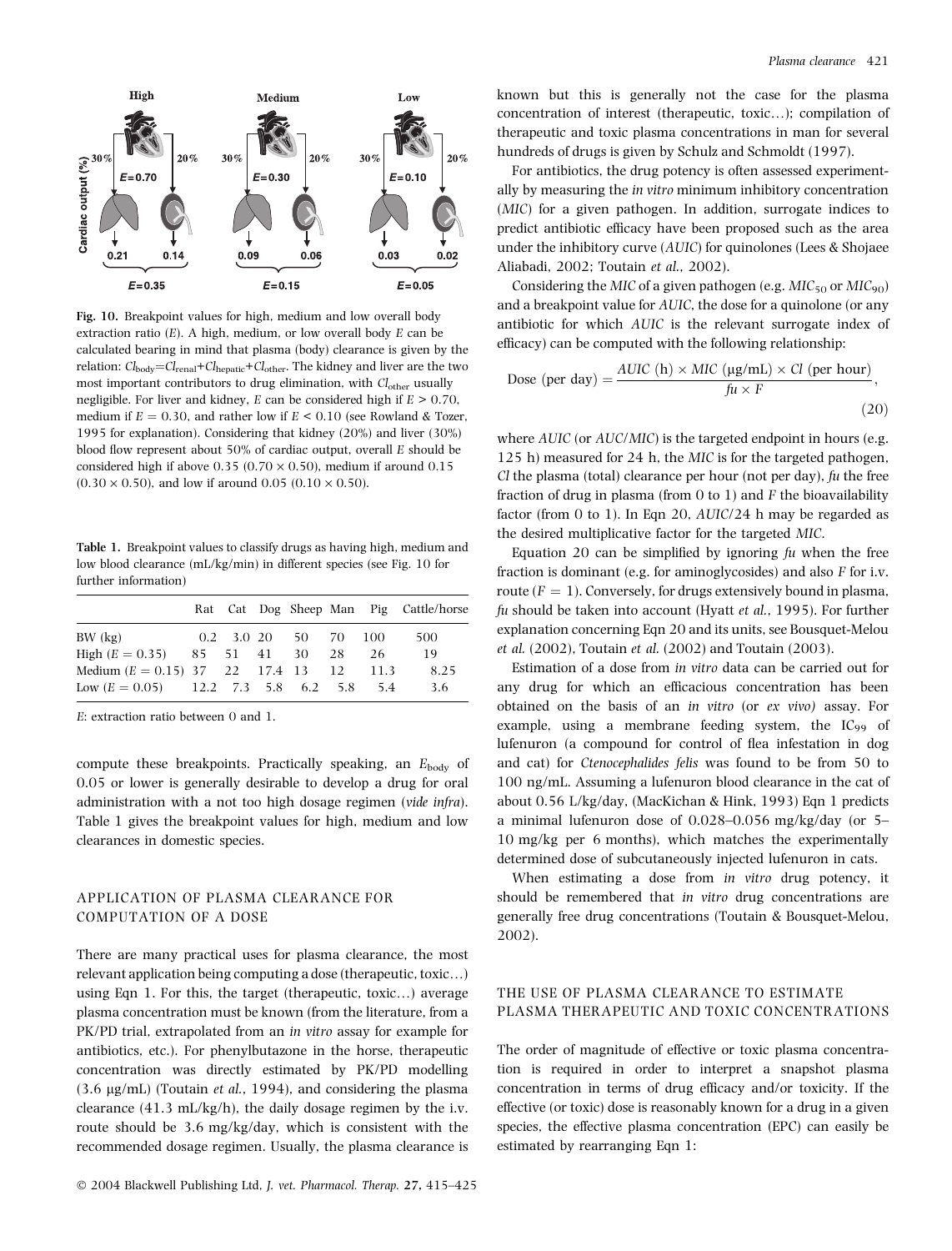Table 2. Dose (mg/kg), dosing interval (h) and plasma clearance (mL/ kg/h) considered to compute the effective (therapeutic) plasma concentrations (EPC) (ng/mL) for a selection of drugs used in horse (Toutain & Lassourd, 2002b)

|                    | Dose    | Dosing       | Clearance | EPC     |
|--------------------|---------|--------------|-----------|---------|
| Drugs              | (mg/kg) | interval (h) | (mL/kg/h) | (ng/mL) |
| Acepromazine       | 0.100   | 24           | 2600      | 1.6     |
| Bromhexine         | 0.200   | 24           | 3200      | 2.6     |
| Butorphanol        | 0.100   | 5            | 450       | 44      |
| Caffeine           | 5.000   | 24           | 35        | 5952    |
| Carprofen          | 0.700   | 24           | 8.7       | 3352    |
| Clenbuterol        | 0.0008  | 12           | 350       | 0.19    |
| Codeine            | 0.600   | 24           | 800       | 31      |
| Detomidine         | 0.020   | 24           | 400       | 2.1     |
| Dexamethasone      | 0.020   | 24           | 480       | 1.7     |
| Dipyrone           | 5.000   | 24           | 300       | 694     |
| <b>DMSO</b>        | 1000    | 24           | 80        | 520833  |
| Eltenac            | 0.500   | 24           | 74        | 282     |
| Flunixin meglumine | 1.100   | 24           | 60        | 764     |
| Furosemide         | 1.000   | 8            | 500       | 250     |
| Glycopyrrolate     | 0.004   | 24           | 1000      | 0.17    |
| Guaiphenesin       | 100     | 24           | 300       | 13889   |
| Heptaminol         | 10      | 24           | 1245      | 335     |
| Hordenine          | 2.000   | 24           | 4300      | 19      |
| Ibuprofen          | 10      | 24           | 164       | 2541    |
| Isoxsuprine        | 0.600   | 24           | 2600      | 9.6     |
| Ketamine           | 2.200   | 24           | 1500      | 61      |
| Ketoprofen         | 2.200   | 24           | 300       | 306     |
| Meclofenamic       | 2.200   | 24           | 120       | 764     |
| Meperidine         | 1.0     | 5            | 1100      | 182     |
| Methadone          | 0.100   | 5            | 680       | 29      |
| Methylprednisolone | 0.400   | 24           | 1000      | 17      |
| Morphine           | 0.100   | 5            | 500       | 40      |
| Naproxen           | 10      | 24           | 32        | 13021   |
| Omeprazole         | 0.250   | 24           | 600       | 17      |
| Pentazocine        | 0.300   | 5            | 1700      | 35      |
| Phenylbutazone     | 4.400   | 24           | 41.3      | 4439    |
| Ouinidine          | 5       | 24           | 330       | 631     |
| Salicylate         | 20      | 24           | 120       | 6944    |
| Triamcinolone      | 0.020   | 24           | 486       | 1.7     |
| Vedaprofen         | 1.000   | 24           | 70        | 595     |
| Xylazine           | 1.100   | 24           | 1200      | 38      |

#### $EPC =$  Effective dose rate/plasma clearance, (21)

where EPC is the average plasma concentration over the dosing interval corresponding to the administration of an efficacious dose. EPC also reflects the drug potency. This approach was subsequently used to determine irrelevant plasma concentration for doping control in the horse (Toutain & Lassourd, 2002a). Table 2 gives the EPC for a selection of drugs in the horse.

## THE USE OF PLASMA CLEARANCE TO EXTRAPOLATE A DOSE FROM ONE SPECIES TO ANOTHER

When the therapeutic plasma concentration is unknown in a given species (e.g. for minor species), a dose can be tentatively extrapolated from another species (e.g. a major species). One of the best ways to extrapolate a dose from one species to another is to assume that the same overall body exposure (AUC) will produce the same effect in both species (that drug potency is species-independent). The following relation therefore holds:

$$
AUC_{\text{species1}} = AUC_{\text{species2}} = \frac{\text{Dose}_{\text{species1}}}{Cl_{\text{species1}}} = \frac{\text{Dose}_{\text{species2}}}{Cl_{\text{species2}}},\qquad(22)
$$

where  $Cl<sub>species1</sub>$  and  $Cl<sub>species2</sub>$  are plasma clearances for species 1 and 2, respectively.

Therefore, in order to estimate the unknown dose for species 2 from an efficacious dose in species 1, the following equation can be applied:

$$
Dose_{species2} = \frac{Dose_{species1} \times Cl_{species2}}{Cl_{species1}}.
$$
 (23)

A refinement of Eqn 23 emerges when introducing a bioavailability factor, F, for extra-vascular administration. If plasma protein binding differs widely between the two species, the equation will also need to include an allowance for free fraction, fu, as it is only the free concentration that is responsible for the ultimate effect:

$$
Dose_{species2} = \frac{Dose_{species1} \times fu_1 \times Cl_{species2}}{fu_2 \times Cl_{species1}},
$$
 (24)

where  $fu_1$  and  $fu_2$  are free fractions for species 1 and 2, respectively.

To illustrate the use of Eqn 24, the most likely dose for morphine in the dog and horse can be calculated from the dose recommended in humans, assuming equivalent drug potency between species. The recommended dose in humans is 10 mg in toto (i.e. about 0.17 mg/kg), and plasma clearance is reported to be 14.7 mL/kg/min (Stanski et al., 1978). In the dog, the morphine plasma clearance is higher (85 mL/kg/min) (Barnhart et al., 2000), which leads to an estimated dose of about 1 mg/kg for the dog. In contrast, the morphine plasma clearance in the horse is rather low (8.64 mL/kg/min) (Combie et al., 1983), which implies that a lower dose is needed in horses (0.1 mg/kg). No correction for drug binding to plasma protein is required as the extent of plasma binding is similar across all three species (Baggot & Davis, 1973).

## TOTAL CLEARANCE AND DOSAGE REGIMEN ADAPTATION

Equation 13 indicates that total clearance is the sum of liver and kidney clearances, other clearing mechanisms often being negligible. When measuring simultaneously the total body clearance and renal clearance (with Eqn 15) the hepatic clearance can be determined by the difference, i.e.:

$$
Cl_{\text{hepatic}} = Cl_{\text{tot}} - Cl_{\text{renal}}.\tag{25}
$$

By comparing the numerical value of  $Cl<sub>hepatic</sub>$  and  $Cl<sub>renal</sub>$ , relevant information is obtained to predict the potential needs for dosage adjustment in animals having liver or kidney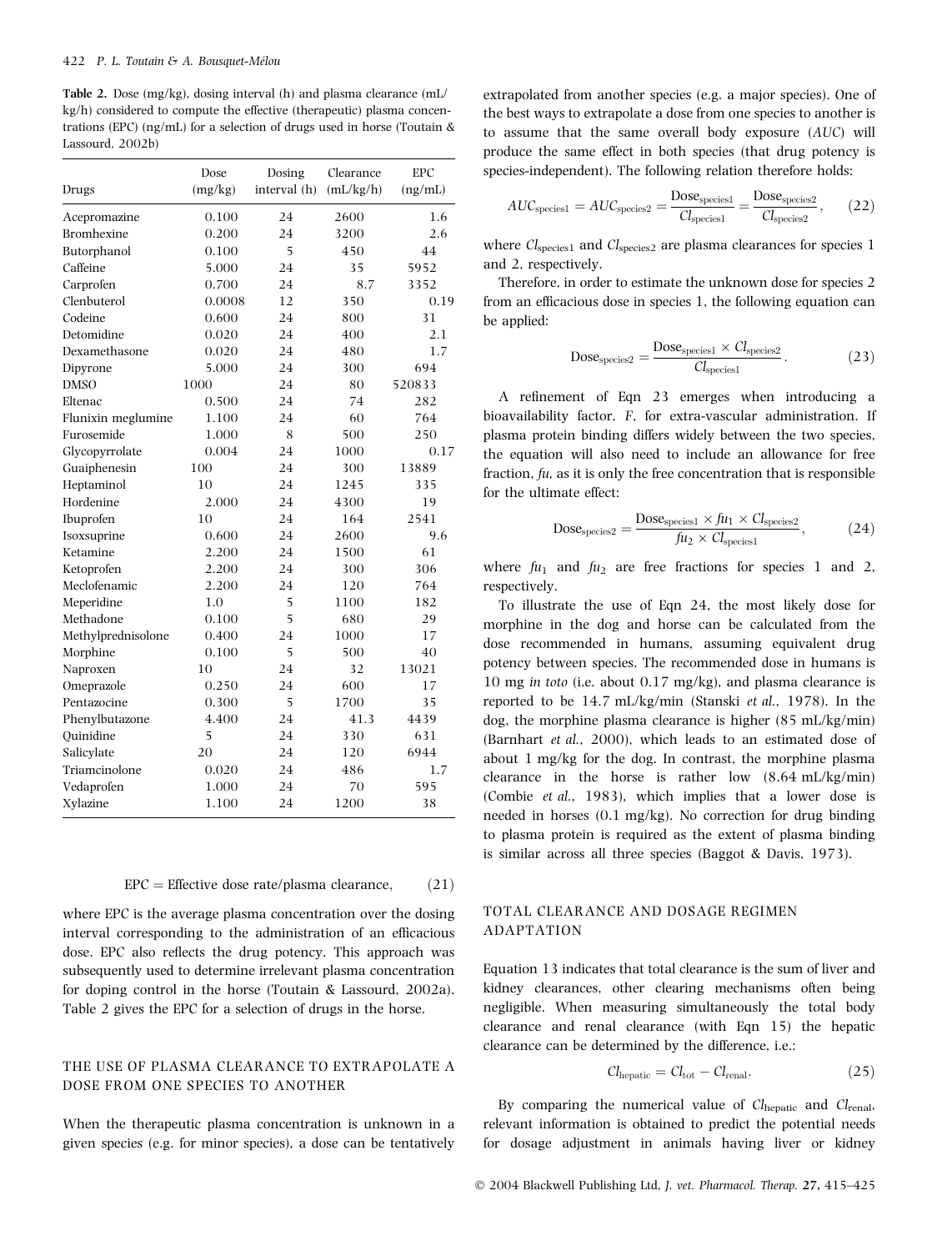disorders. Practically speaking, if the renal clearance mainly contributes to the total clearance (e.g. more than 50% of total body clearance), a significant drug overexposure can be expected in case of renal insufficiency (e.g. renal function is <50% of physiological value), and marketing drug companies should investigate the influence of kidney function on the kinetics of such drugs in animal species prone to renal insufficiency.

# PLASMA CLEARANCE DURING EARLY DEVELOPMENT OF A NEW DRUG ENTITY IN ORDER TO DOCUMENT THE FEASIBILITY OF AN ORAL ROUTE OF ADMINISTRATION

The plasma clearance concept can be useful in early drug development in order to address some basic questions such as: can the drug be successfully administered as an oral dosage form or conversely, will the drug undergo an extensive hepatic first-pass effect leading to a low and variable systemic bioavailability?

The question can be answered from a single i.v. trial by measuring both total and renal clearance and thus allowing the evaluation by difference of a non-renal clearance, which in the first instance can be attributed to liver clearance.

The liver clearance, as all clearances, is the product of the hepatic blood flow  $(Q_{\text{henatic}})$  and the hepatic extraction ratio  $(E_{\text{hepatic}})$ , i.e.

$$
Cl_{\text{hepatic}} = \dot{Q}_{\text{hepatic}} \times E_{\text{hepatic}} \tag{26}
$$

$$
\quad \text{and} \quad
$$

$$
E_{\text{hepatic}} = C l_{\text{hepatic}} / \dot{Q}_{\text{hepatic}}.
$$
 (27)

As the extraction ratio can be regarded as the percentage of drug which is irreversibly removed during a single (first) passage, the maximal possible bioavailability for a drug cleared by the liver should be:

$$
F_{\text{max}} = 1 - E_{\text{hepatic}} = 1 - \frac{C l_{\text{hepatic}}}{\dot{Q}_{\text{hepatic}}}.
$$
 (28)

As  $\dot{Q}_{\text{hepatic}}$  is known (about 30% of the cardiac output), the  $F_{\text{max}}$  can be assessed easily by evaluating only  $Cl_{\text{hepatic}}$ , which in turn requires knowledge of both  $Cl_{\text{tot}}$  and  $Cl_{\text{real}}$  (Eqn 15). The computed  $F_{\text{max}}$  is the real oral bioavailability if the drug is totally absorbed by the digestive tract, i.e. if the loss of drug is only due to the hepatic first-pass effect. Using this approach, the low oral bioavailability of some drugs can easily be predicted. For example, in the dog, propranolol is totally absorbed after oral administration, and is completely eliminated by a high hepatic clearance (41 mL/kg/min). This explains the relatively low measured bioavailability despite total absorption  $(16 \pm 12\%)$  (Bai et al., 1985). Such a low systemic bioavailability was expected because the hepatic clearance of propranolol is of the same order of magnitude as hepatic blood flow.

#### BLOOD VS. PLASMA CLEARANCE

The whole blood, rather than plasma, flows throughout the circulating system, and whole blood rather than plasma is generally the more appropriate (but not the most convenient) reference liquid to measure and from which interpret the body clearance. For the sake of simplicity, we have assumed in this review that blood and plasma are equivalent matrices, but this is not true if blood and plasma concentrations are different. For example, if total blood concentration is much higher than plasma concentration, interpretation of plasma clearance in terms of blood flow can be very misleading, and evaluation of blood clearance is preferred. Blood clearance can be directly evaluated by measuring blood concentration vs. time profiles (which is not very convenient but more and more used with analysis by mass spectrometry) or alternatively, by measuring plasma concentration vs. time profiles, and transforming the plasma clearance to the blood clearance using the haematocrit value (H) and the blood-toplasma (B/P) partition ratio (which can be computed in vitro and is assumed to be constant). Equation 29 allows transformation of a plasma clearance into a blood clearance when a rapid equilibrium exists between plasma and red blood cells:

$$
Cl_{\text{blood}} = \frac{Cl_{\text{plasma}}}{B/P} = \frac{Cl_{\text{plasma}}}{1 + H\left(\frac{C_{\text{the}}}{C_{\text{plasma}}} - 1\right)},\tag{29}
$$

where B/P is the experimental blood-to-plasma concentration ratio for that drug,  $H$  is the haematocrit,  $C_{\text{rbc}}$  is the red blood cells concentration and  $C_{\text{plasma}}$ , the plasma concentration.

For a drug totally excluded from the RBCs ( $C_{\text{rbc}} = 0$ ), Eqn 29 becomes:

$$
Clblood = \frac{Clplasma}{1 - H}.
$$
 (30)

Considering a haematocrit value of  $0.4$ ,  $Cl<sub>blood</sub>$  is equal to about  $1.66 \times Cl<sub>plasma</sub>$ , so that plasma clearance underestimates blood clearance. Therefore, for a drug almost wholly excluded from red blood cells, the maximum possible error when using plasma clearance as a surrogate of blood clearance is no greater than 40%.

In contrast, when a drug accumulates in RBC (e.g. pimobendan, chloroquine, cyclosporin, acetazolamide...), Cl<sub>plasma</sub> may considerably overestimate  $Cl<sub>blood</sub>$ , making the interpretation of plasma clearance incorrect in terms of blood flow. That is why knowledge of the B/P ratio is required very early in drug development, as this will determine whether the appropriate matrix for PK studies is blood or plasma.

The  $B/P$  ratio varies between a value of  $(1 - H)$  for drugs highly bound to plasma protein or/and poorly partitioned between RBC and plasma, to a possibly large value when drug has a high affinity for RBC (e.g. affinity for haemoglobin…). When B/P is higher than 1, it can be useful to know if the partitioning/departitioning of the drug between plasma and RBC is rapid or not with regard to the transit time through the clearing organ (liver and kidney). Indeed, the presence of drug in RBC is of relevance for PK interpretation only if the exchange between RBC and plasma is sufficiently rapid to participate in the drug clearance process. In other words, if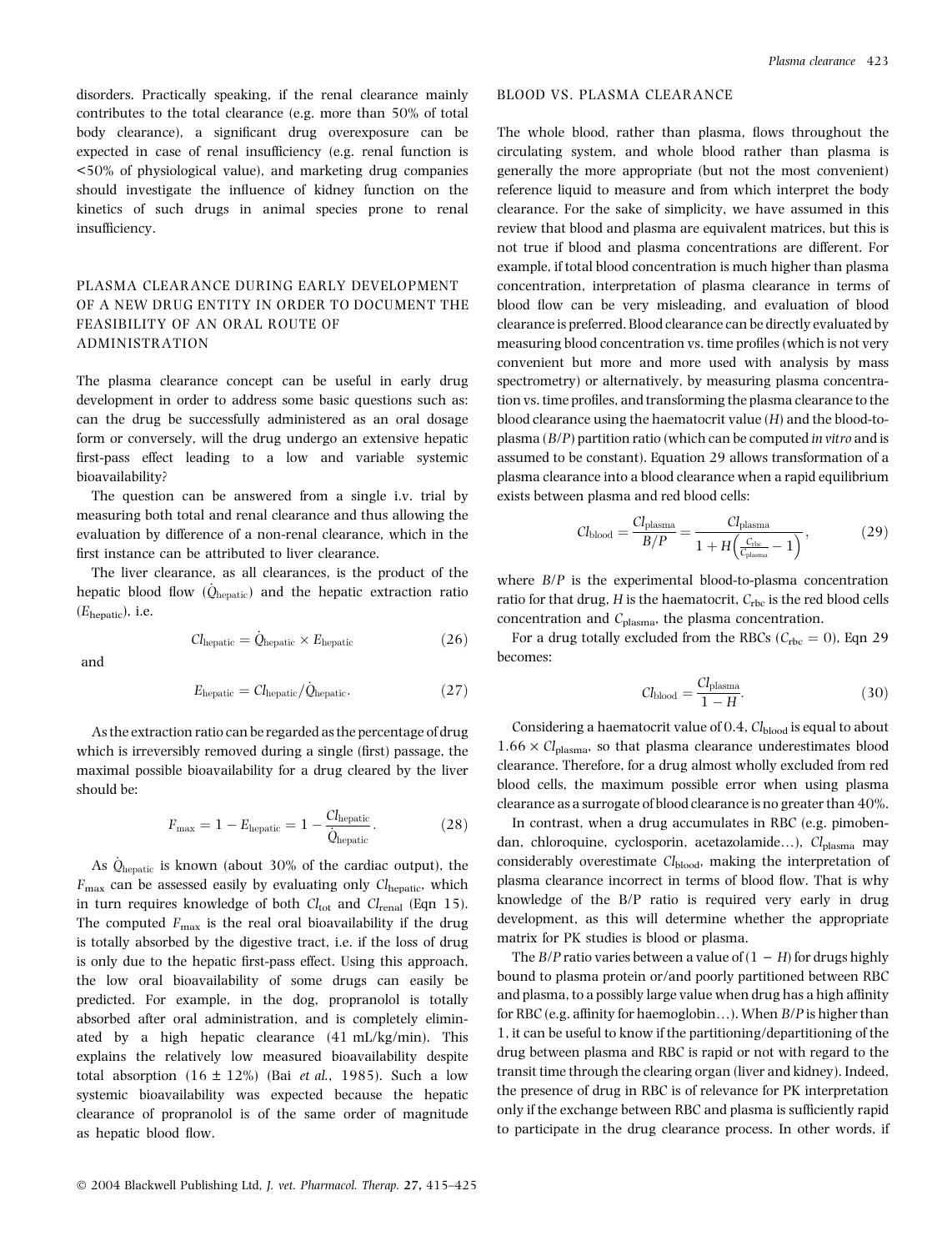#### 424 P. L. Toutain & A. Bousquet-Mélou

during blood transit throughout the liver (about 10 sec), the kidney cortex (about 2 sec) or the renal medulla (about 30 sec), a drug located in RBC (e.g. the fraction bound to the RBC membrane) can immediately return to plasma to re-equilibrate with plasma which is stripped of the drug during the transit time, the blood concentration and blood clearance are relevant. In contrast, if the departitioning is so sufficiently slow that drug removal from the plasma does not lead to significant re-equilibration during organ transit, plasma concentration becomes the relevant concentration, because then, RBC should be regarded as a peripheral (circulating) tissue compartment and not a central one. This is the case for para-aminohippuric acid (PAH), which is used to assess kidney circulation. PAH undergoes a first-pass effect during its passage throughout the kidney, but only PAH located in plasma is involved. Thus, PAH plasma clearance measures an effective plasma flow and not a blood flow. For further explanation see Hinderling (1997) and Wilkinson (1987).

## ARTERIAL VERSUS VENOUS BLOOD SAMPLING: THE QUESTION OF THE JUGULAR VEIN

In veterinary medicine, blood administration and sampling are often carried out at the venous level, which can lead to two possible drawbacks. The first is related to drug administration and to a possible pulmonary first-pass effect, which can reduce the available (systemic) dose by a factor equal to the pulmonary extraction ratio (vide supra). The second difficulty is related to blood sampling from venous vessels and the possibility that the venous plasma concentration may differ from that of arterial plasma. Indeed, for clearance computation, plasma concentration measured at the venous level is assumed to be a surrogate of the simultaneous plasma concentration at the arterial level. This is true only if there is no significant metabolic site between the aorta and the sampling site. This assumption is reasonable when the blood is sampled on the arm in man because the venous blood has only crossed muscles, but it is more debatable for jugular blood which is more often sampled in animals as the blood has crossed the entire head (brain, possible saliva elimination in ruminants, etc.)

#### CONCLUSION

Total body clearance is the most important PK parameter and needs to be evaluated in vivo for any drug through an i.v. study. The main use of clearance is to compute or adapt a dosing rate. When interpreted in physiological terms, it provides an understanding of some basic features of drug disposition.

#### REFERENCES

Baggot, J.D. (1977) Principles of Drug Disposition in Domestic Animals: the Basis of Veterinary Clinical Pharmacology. W.B. Saunders, Philadelphia, PA.

- Baggot, J.D. & Davis, L.E. (1973) Species differences in plasma protein binding of morphine and codeine. American Journal of Veterinary Research, 34, 571–574.
- Bai, S.A., Walle, U.K. & Walle, T. (1985) Influence of food on the intravenous and oral dose kinetics of propranolol in the dog. Journal of Pharmacokinetics and Biopharmaceutics, 13, 229–241.
- Barnhart, M.D., Hubbell, J.A., Muir, W.W., Sams, R.A. & Bednarski, R.M. (2000) Pharmacokinetics, pharmacodynamics, and analgesic effects of morphine after rectal, intramuscular, and intravenous administration in dogs. American Journal of Veterinary Research, 61, 24–28.
- Bonnin, P., Huynh, L., L'Haridon, R., Chene, N. & Martal, J. (1999) Transport of uterine PGF2 alpha to the ovaries by systemic circulation and local lymphovenous-arterial diffusion during luteolysis in sheep. Journal of Reproduction and Fertility, 116, 199–210.
- Bousquet-Melou, A., Bernard, S., Schneider, M. & Toutain, P.L. (2002) Pharmacokinetics of marbofloxacin in horses. Equine Veterinary Journal, 34, 366–372.
- Chiou, W.L. (1982) The physiological significance of total body clearance in pharmacokinetic studies. Journal of Clinical and Hospital Pharmacy, 7, 25–30.
- Combie, J.D., Nugent, T.E. & Tobin, T. (1983) Pharmacokinetics and protein binding of morphine in horses. American Journal of Veterinary Research, 44, 870–874.
- Crisman, M.V., Wilcke, J.R., Correll, L.S. & Irby, M.H. (1993) Pharmacokinetic disposition of intravenous and oral pentoxifylline in horses. Journal of Veterinary Pharmacology and Therapeutics, 16, 23– 31.
- Hinderling, P.H. (1997) Red blood cells: a neglected compartment in pharmacokinetics and pharmacodynamics. Pharmacological Reviews, 49, 279–295.
- Hyatt, J.M., McKinnon, P.S., Zimmer, G.S. & Schentag, J.J. (1995) The importance of pharmacokinetic/pharmacodynamic surrogate markers to outcome. Focus on antibacterial agents. Clinical Pharmacokinetics, 28, 143–160.
- Lees, P. & Shojaee Aliabadi, F. (2002) Rational dosing of antimicrobial drugs: animals versus humans. International Journal of Antimicrobial Agents, 19, 269–284.
- MacKichan, J.J. & Hink, W.F. (1993) High-performance liquid chromatographic destermination of CGA-184699 (Lufenuron) in dog and cat blood. Journal of Liquid Chromatography, 16, 2595–2604.
- Marroum, P.J., Webb, A.I., Aeschbacher, G. & Curry, S.H. (1994) Pharmacokinetics and pharmacodynamics of acepromazine in horses. American Journal of Veterinary Research, 55, 1428–1433.
- Riviere, J.E. (1999) Comparative Pharmacokinetics. Principles, Techniques and Applications. Iowa State University Press/AMES, Raleigh, NC.
- Riviere, J.E., Coppoc, G.L., Hinsman, E.J., Carlton, W.W. & Traver, D.S. (1983) Species dependent gentamicin pharmacokinetics and nephrotoxicity in the young horse. Fundamental and Applied Toxicology, 3, 448–457.
- Rowland, M. & Tozer, T.N. (1995) Clinical Pharmacokinetics. Concepts and Applications, 3rd edn. Williams and Wilkins, London.
- Schulz, M. & Schmoldt, A. (1997) Therapeutic and toxic blood concentrations of more than 500 drugs. Pharmazie, 52, 895–911.
- Stanski, D.R., Greenblatt, D.J. & Lowenstein, E. (1978) Kinetics of intravenous and intramuscular morphine. Clinical Pharmacology and Therapeutics, 24, 52–59.
- Toutain, P.L. (2002) Pharmacokinetics/pharmacodynamics integration in drug development and dosage regimen optimization for veterinary medicine. AAPS PharmSci, 4, article 38 (http://www.aapspharmsci. org/scientificjournals/pharmsci/journal/ps040438.htm).
- Toutain, P.L. (2003) Antibiotic Treatment of Animals a Different Approach to Rational Dosing. The Veterinary Journal, 165, 98–100.